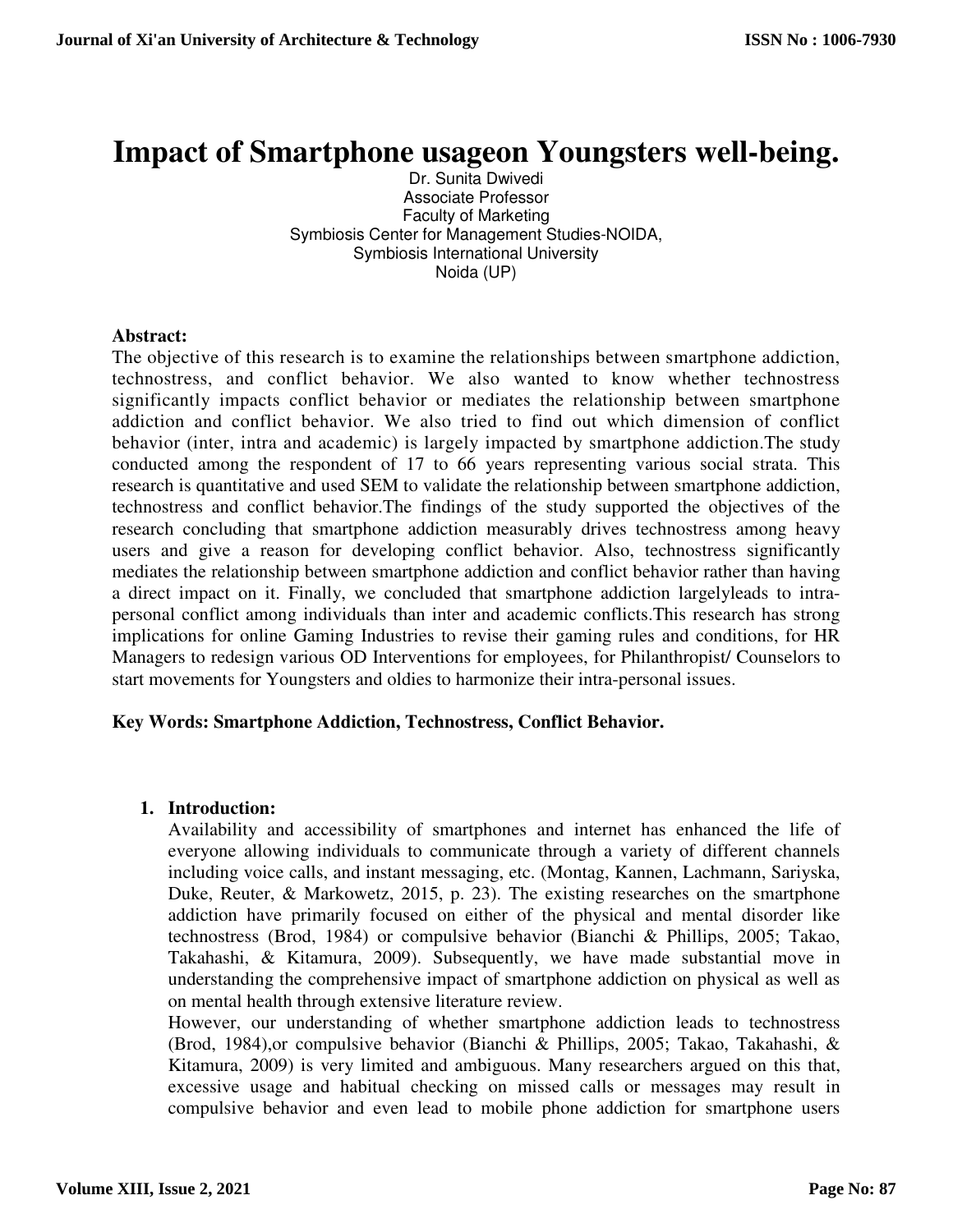(Bianchi & Phillips, 2005; Oulasvirt, Rattenbury, Ma, & Raita, 2012; Takao, Takahashi, & Kitamura, 2009). Still the dark side of these technological enhancement brought number of problematic behavior issues among users (Kwon, Lee, Won, Park, & Min, 2013; Lapointe, Boudreau-Pinsonneault, & Vaghefi, 2013), and inappropriate use of smartphones in everyday life is one of them (Porter, 2010). Thomee, Harenstam & Hagberg (2011) remarked that excessive use of smartphone can crop instant gratification; inducting volitional control and tenacious activity (as cited by Lee, Chang, Lin & Cheng, 2014, p. 373). Chesley (2005) mentioned that, regular and heavy use of technology leads to psychological distress. Individual's use smartphone for entertainment or to relieve stress is still dubious.

Thus this research up to some extent partially tries to address the ambiguous state of mind by systematically examining the results of smartphone addiction whether only technostress is its outcome, whether compulsive behavior is another outcome or altogether it builds relationship between smartphone addiction, technostress and compulsive behavior. Being theoretically grounded in the exhaustive literature on smartphone addiction we explicitly try to answer few questions like: First, what if an individual gets addicted to smartphone? Will smartphone addiction lead to technology stress (technostress)? Whether technostress results into compulsive behavior or mediates the relationship between smartphone and compulsive behavior? If yes, then which dimension of compulsive behavior is largely impacted?

Henceforth, our research tries to report the above stated questions by contrasting the outcome of smartphone addiction- technostress and compulsive behavior. We have proposed the flow of the relationship among: Smartphone addiction leads to psychological or physiological issues like technostress (Brod, 1984) and results into compulsive behavior (Bianchi & Phillips, 2005; Takao, et al., 2009) also concluded that technostress partially mediates the relationship between smartphone addiction and conflict behavior.

Several studies have undertaken this subject as an area for the research, exploring the outcomes of smartphone addiction and its relation to behavioral issues. For our study we have considered sufficient empirical support using final data set of 325 from Delhi NCR, to conclude that, if an individual uses a smartphone in excess, he/she will definitely face a negative impact on wellbeing (Aunger and Hacker, 2012; Leung, 2008).

Most of the studies in the past preliminary focused on determining what happen if an individual excessively uses a smartphone. Does it lead to physical and mental disorders or any other behavioral issues? Alternatively, does it impact their productivity? However, this study has gone a step ahead by examining the relationships between smartphone addiction, technostress, and compulsive behavior. Initially, we tried to investigate what type of stress (technostress) does smartphone addiction creates, and further that stress (technostress) is a cause of conflict behavior or not. Hence we try to establish a direct relationship between smartphone addiction, stress (technostress) and compulsive behavior. Also we tried to check whether technostress mediates the relationship between smartphone addiction and compulsive behavior or not. Secondly, we also tried to investigate which dimension (inter, intra and academic) of compulsive behavior is largely impacted by technostress.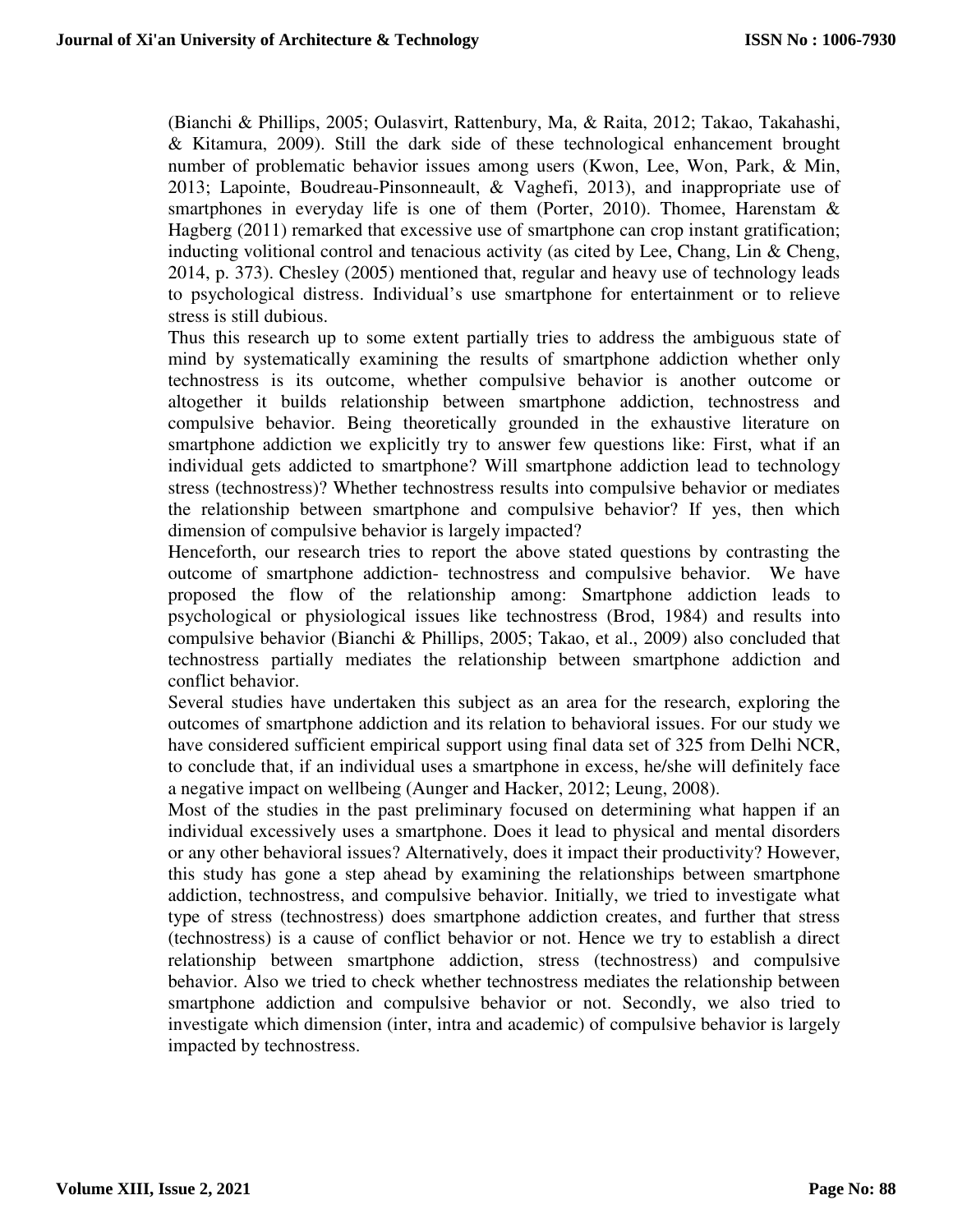# **2. Literature Review**

#### *2.1.Research Gap.*

The main objective of the study is to find out the path relationship between smartphone addiction, technostress and conflict behavior. Secondly,we like to determine whether technostress directly leads to conflict behavior or it mediates the relationship between smartphone addiction and conflict behavior. Thirdly, we also wanted to know that if technostress leads to conflict behavior, then which dimension of conflict behavior (inter, intra and academic/professional) is largely impacted by it. In the coming section, hypotheses are proposed through an extensive review of literature in the fields of technology, smart phone, and stress and behavioral conflict. The following section will discuss the literature explaining the relationship of applied constructs with the hypothesis formulated in the study.

### *2.1 Smartphone Addiction.*

The worldhas become one platform; possibly the way technology has introduced itself in various fronts. Eventually, mass media was one of them. Mobile Phones have connected people from different walks of life to one platform. Conversely, there is growing apprehensions for smartphones, which sometimes take away, rather than supporting social interactions. A report published by Gartner in 2012, shows that the number of mobile phone users in the world is approx. 5 to 6 billion, comprising 79.9per cent of the world's population. Technology has its advantages and disadvantages, and one of them is that excessive use can inculcate addiction. Addiction is observedas an individual's approach towards managing relationship difficulties and has insecure attachment styles. This behavior is likely to result in addiction where an individual fails to regulate the emotions effectively (Flores, 2004). However, mobile fails to regulate the emotions effectively (Flores, 2004). However, mobile applications,smartphones are presented with social media tools and games with internet facility increase the usage rate fast (Zheng and Lionel, 2010). Few antagonistic has strong support for smartphone usage, according to themsmartphones compliments many of the latter's functions of everyday life, portable and offers more enthralled "users value" to consumers (Park & Han, 2013). Massive use of Smartphone hasbecome the potential driver to develop an addictive behavior among users, which is inhibiting in their life. At the individual level, severe problems in everyday life may be the habit-forming nature of smartphone usage (Oulasvirta et al., 2012). Many researchers have diagnosed how addiction symptomology even applies to excessive smartphone use like; distortion of time spent on the phone, behavioral conflicts and negative effects on our social and work lives (Kwon et al., 2013; Lange et al., 2014; Lin et al., 2015). Many studies have concluded on the effects of excessive use of the smartphone on their mental and physical health (Jenaro et al., 2007). The researchproposed (Sim et al., 2012) that, increasing concern among people regarding suffering from pathological technology use with symptoms that resemble that of an addiction. Many works specify the vital characters of everyday life can be affected by the use of the smartphone (Misra & Stokols, 2012; Mumford & Winner, 2010). In the past, several studies proposed a theory stating that, usage of smart phone can interfere in an individual's life to an extent where there is a gradual loss of a relationship (Miller-Ott et al., 2012; McDaniel & Coyne, 2016) also resulting in addiction, reduced capacity to enjoy leisure (. Mok et al., 2014) (Jankovic et al., 2016; Lepp et al., 2015). It is very common in day's that, excessive usage and dependency on technology has proven to be unhealthy for human beings. One of the emerging cause of being physically or mentally unfit and give rise to many physical as well as psychological diseases. Many studies have concluded that at work or on the move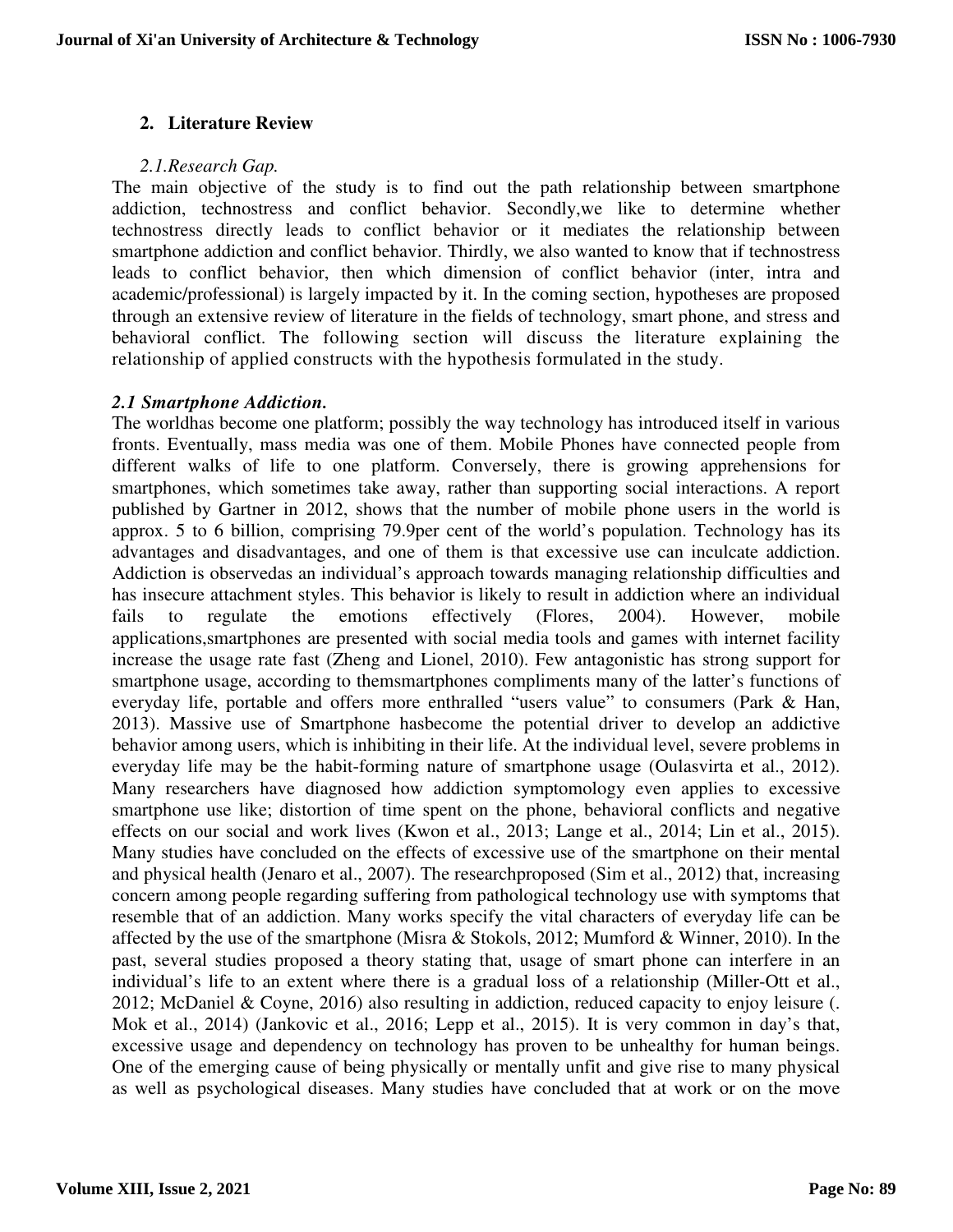using smartphone has created technostress. Results inthe pastis well proven that technostress has a significant influence on work-life conflict. (Zach W.Y. Lee et, al: 2015) in their research concluded that, excessive use of MMOG results in behavioral conflicts.

### *2.2Technostress.*

There are several apprehensions related to technology adoption and usage. As a result, there is a firmbelieve that work-life boundary and roles have become vague causing inter or interpersonal conflicts. A study conducted by (Oh et, al. 2016), concluded in their research that, technostress which may result from the use of new technologies even after work and during holidays (e.g., using a smartphone, checking emails or continuing work through a messenger after working hours'), influencing job satisfaction and work-life conflict.This research intends to explore howsmartphone addiction leads to Stress (technostress) as a result of the massive use of technology. (Bianchi & Phillips, 2005; Takao et al., 2009) they asserted that, heavy usage of smartphone resultsinpersonality disorders. An exhaustive study explored that excessive use of a smartphonecan lead to technostress and is measured in various dimensions (Ragu-Nathan et al; 2008). The popularity of the smartphone has emerged as one of the basic phenomena for one and all across the globe.Technostress is ''a modern disease of adaptation caused by an inability to cope with the new computer technologies in a healthy manner (Brod, 1984). Technostress is the phenomenon of end users experiencing stress due to information and communication overload (Rouge et al, 2008). The explosive growth of end-user computing and networking technologies enhances the severity of technostress (Brillhart, 2004).). In 1984 clinical psychologist Criag Brod derived a disease called as technostress as an outcome of over usage of technology, inability to deal with Information Communication Technology (ICT) in a healthy manner further resulting in disparaging forces for the employee as well as for a company also (Ayyagari, Grover, & Purvis, 2011). Technostress can be defined as the outcome of excessive usage of information technology and creates stress among the users. Unlike the coin, everything has two sides, so as information technology. Arnetz, and Wiholm (1997) also defined, "Technostress is a state of excitement experienced in certain people, heaving dependent on computers in their work." Contradictory to this Figueiredo (1994) defined technostress is a kind of computer literacy and acceptance of digital technologies. In prior research, technostress is defined as one of the aspects of stress about technological usage.

In light of the literature found in many research reviewed, especially by Salomon (1986) and Jain and Lyons (2008), which propose that smartphone addiction may lead to effects on individual stress level like technostress, conflict behavior, work-life imbalances, etc.The concept of technostress has acknowledged and emerged since the inception and the education of new technological devices introduced for hyper advance -connectivity.In laterstudies, Technostress is also defined as a phenomenon of end users facing stress due to information and communication overload (Ragu-Nathan, et al., 2008). In the past, several studies related to conflict behavior towards technology has primarily focused on determining the personality and psychological variables and their outcomes (e.g., Mueller et al., 2011; Roberts & Pirog, 2013; Takao et al., 2009), testifying that certain psychological traits might influence ability to endure stress or make a person vulnerable to stress (Ebstrup et al., 2011). Symptoms of frustration, overburdened with work and assigned responsibilities, or even end up by multiple kinds of stress diseases. The physical or behavioral disorderis namedas Technostress by many researchers. These disorders can happen in any given context where an individual lives or exists. Attributes and other pragmatic drivers of technostress are well examined and defined in many research. Eventually, in some research it has beenstarted out that, technostress even reduces job satisfaction, work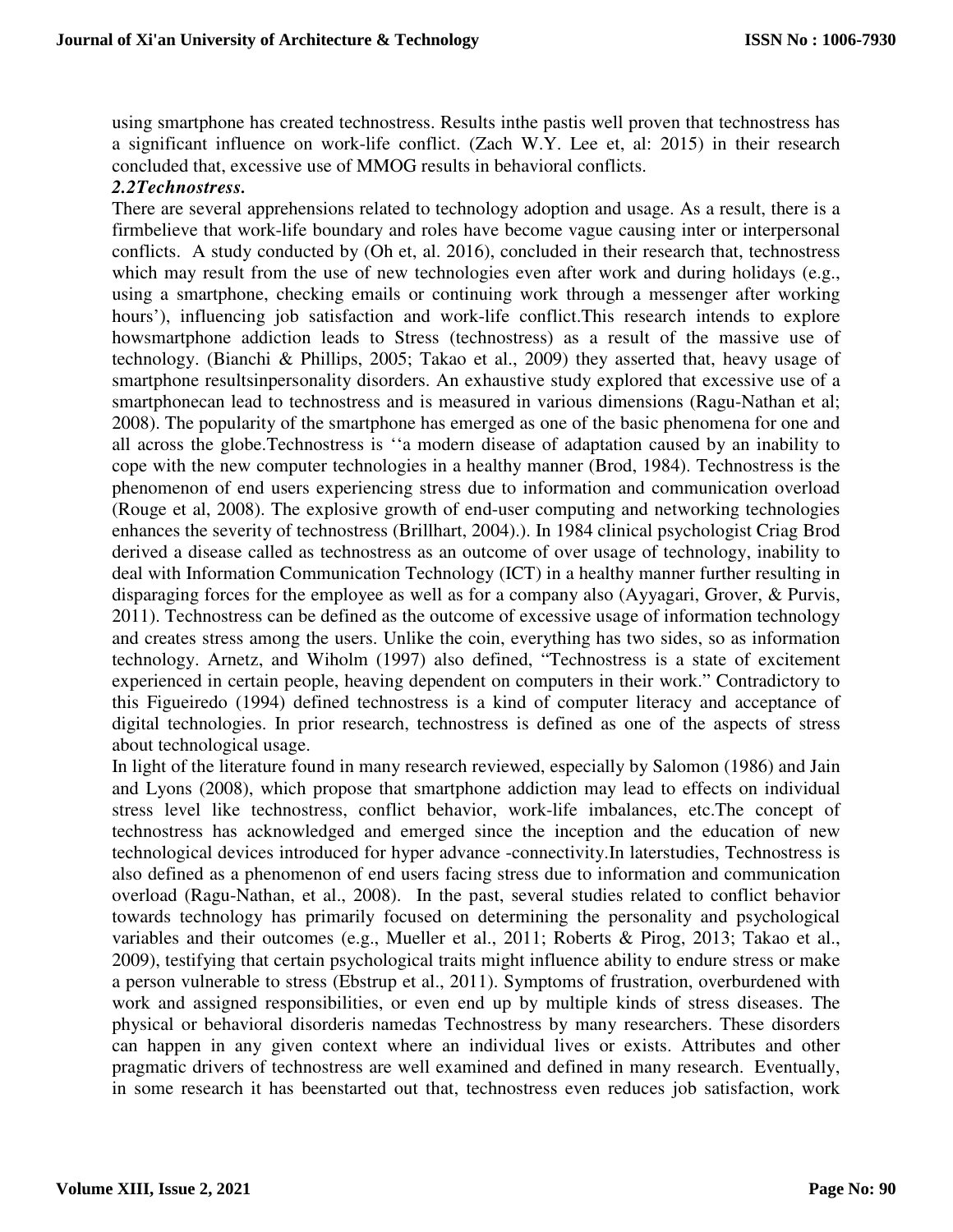commitment, innovation, and productivity. An exhaustive literature study done by (Srivastava et at., 2015) highlighted that technostress is very common among employers because of heavy workload, many dependencies on technology, higher expectations from employers for being more productive, constant need to accustom by emerging ICT applications, functionalities, and other workflows. Many studies havesignified the effect of technostress vary across individuals. However, a handful contribution made by (Raghu-Nathan, et. al., 2008) worked on a definite set of measures based on age, gender, literacy, skills, etc.; propagating that, males undergo with more technostress than females; with growing ages individual feel more stressed then early stages of life, and however computer knowledge and expertise brings more stress knowledge than who share less expertise in the same. Hence it is very important for one to know the way of managing his/her phone usage, preventing technostress to take place in his/her behavior (Kuo Yu, J.C., et, al; 2009). Brod (1984) anticipated, "when human beings fail to cope with more advanced and upgraded technologies, the probability of having the new modern disease is possible to be encounteredby them in the form of technostress. Adding to this, he also averred that technostress is a difficult situation for adaptation, caused by the use of recent technology by either people or organization. Another definition of technostress is the state of (Ayyagari, R. et. Al; 2011) identified characters of technology which are directly proportionate to stress like heavy usability, intrusiveness, and dynamism.

#### *H1: Smartphone addiction positively leads to Technostress.*

# *2.3 Smartphone Addiction and Conflict Behavior.*

As extracted from the literature one can profoundly say that heavy usage of a smartphone has its repercussions in life. Smartphone addiction has its consequences on an individual's personal and professional life, on his/her health and sometimes seriously it impacts mental or psychological status. Human interaction with information technology may result into many consequences probably with more negative outcomes such as attitude phobia and anxiety pertaining mobile/smartphones usage, behavioral disorders, etc. (T.A. Wright et, al; 1998). However, this study tries to investigate that in what terms the smartphone addiction can hamper the physical and psychological status of human beings. The core of the study refers to the heavy usage of smartphone impacting an individual'sconflict behavior as well asimpacting different dimensions of conflict behavior. Anticipating this, many pieces of researchhave statedthat heavy usage of the smartphone also leads to various psychological and physiological issues. Excessive use of the smartphone is regarded as problematic in everyday life (Oulasvirta et al., 2012). Smartphone use encompasses certain key dimensions of behavioral addiction: Salience, Mood Modification, Tolerance, Withdrawal, Conflicts (Zach W.Y. Lee, 2015). Few studies have identified the link between high internet addiction and low satisfaction from life (Nalwa & Anand, 2003). Problematic use of the cell phone is taken as a disorder, andaddictive behavior (Billieux, 2012). Eventually, usage of a smartphone can be associated with antisocial behavior, as well as with uncontrolled use and addiction indicators. Some researchers proposed how we can apply conventional addiction syndrome in the context of excessive smartphone usage indicated by loss of control, obsession with the use of a smartphone, adverse impact on social and work lives (Kwon et al., 2013; Lange et al., 2014, Lin et al., 2015). Though many studies have done significant work on identifying the impact of smartphone usage on social and work life, no significant study is there deducting comprehensive impact of smartphone addiction on the dimension of conflict behavior(Interpersonal/intrapersonal/academic).Many researchers also view conflict behavior as an outcome of smartphone addiction as a driver to relieve nervousness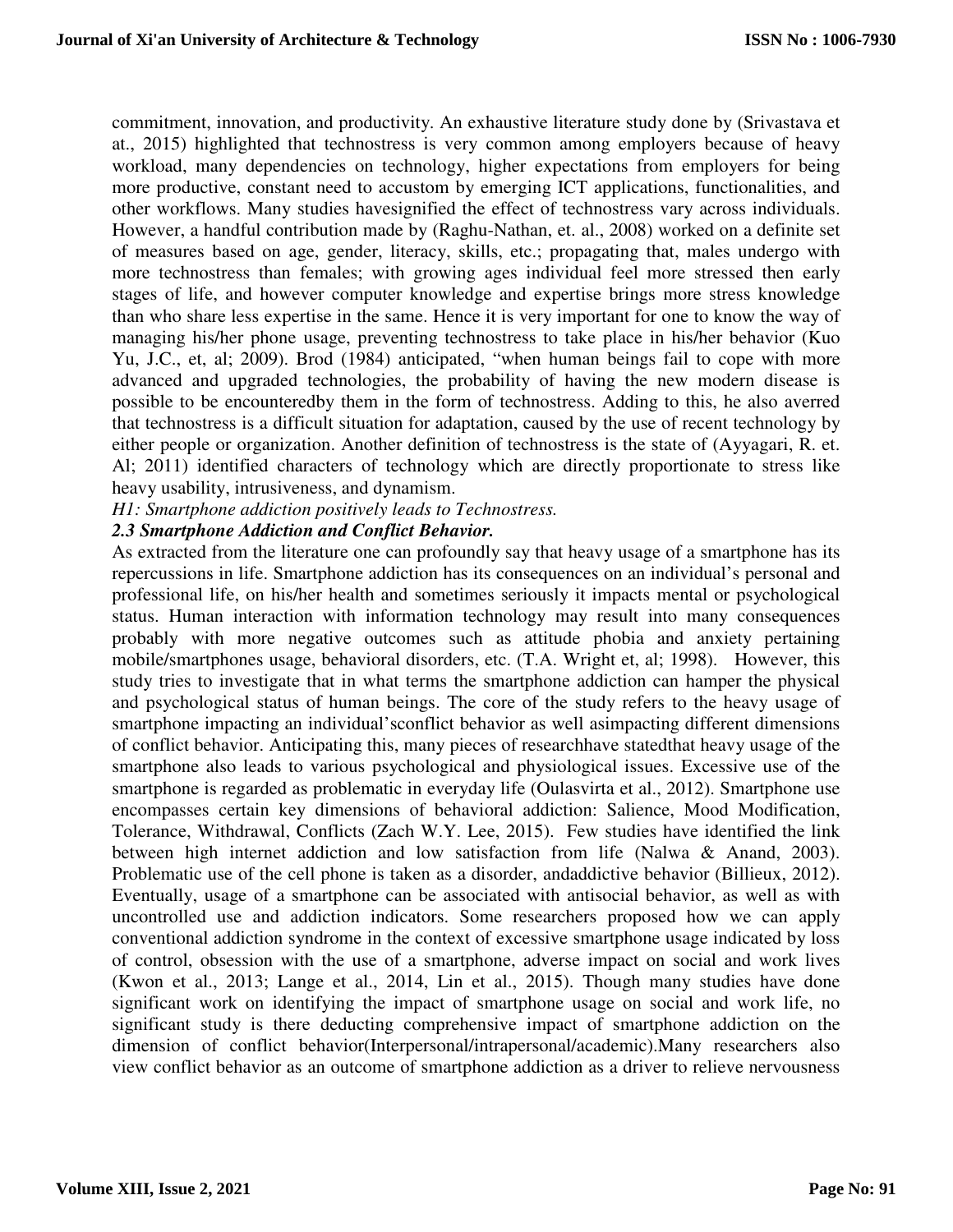and indulge in fun for others (Hirschman, 1992; O'Guinn & Faber, 1989; Roberts & Pirog, 2013; Takao et al., 2009).

H2: *Smartphone addiction positively impacts Conflict Behavior.* 

#### *2.4Technostress and Conflict Behavior.*

In today's working environment, technology has become an integral part ofeveryone. It is detected that people are too addicted to technological devices that all their direct or indirect speech is influenced by this kind of devices and its usage. Many times people sitting around their social or personal group use a smartphone to talk, even if they are sitting next to them. This habit of using a smartphone, have a severe effect on their physical and mental health. The habit of smartphone usage sometimes gets converted into an individual's conflict behavior limiting him/her to outperform, work-lifebalance, and productive work and so on. Although studies were donein the pastin determining the effect of the over-using smartphone has gained significant importance,but still many aspects are still untouched. This research will also attempt to know whether smartphone generated technostress may also result in an individual's conflict behavior or not.

 (Hunter, G. and Perrault, W; 2007) Extensive research done by them reported that the use of smartphoneshas incremental effects on different aspects of an individual'sperformance. Therefore, it is important to investigate the effect of technostress on one's behavior. Some of the research extractshave well explained the way to manage the technostress,butmoreover, many of them has explained the physiological disorders like mental illness, followed by psychological disorders like indecisiveness, depression, anxiety, frustration or anger, lack of control and confidence, restless. In a working environment, using a mobile phone while working can result in multitasking and cause technostress that can lead to poor job performance.

Similarly, technostress can also affect users' satisfaction. (Lukoff and Gackenbach, 2004) mentioned that some individuals use the Internet in dysfunctional ways that lead to social isolation and deteriorating work performance. If technostress accounts for more stress on a more general level, we expect this form of general stress to influence organizational outcomes in the form of decreased job satisfaction.

H3: *Technostress positively mediates the relationship between smartphone addiction and Conflict Behavior.* 

#### 1. Research Gap.

The main objective of the study is to find out the relationship between smartphone usage, technostress and conflict behavior. Along with this the research majorly focused on determining, whether conflict behavior has any significant impact on individuals inter, intra or academic/work life or not and if yes then which out of these three majorly get impacted by this. In the following section, hypotheses are proposed through an extensive review of literature in the fields of technology, smart phone, and stress and behavioral conflict.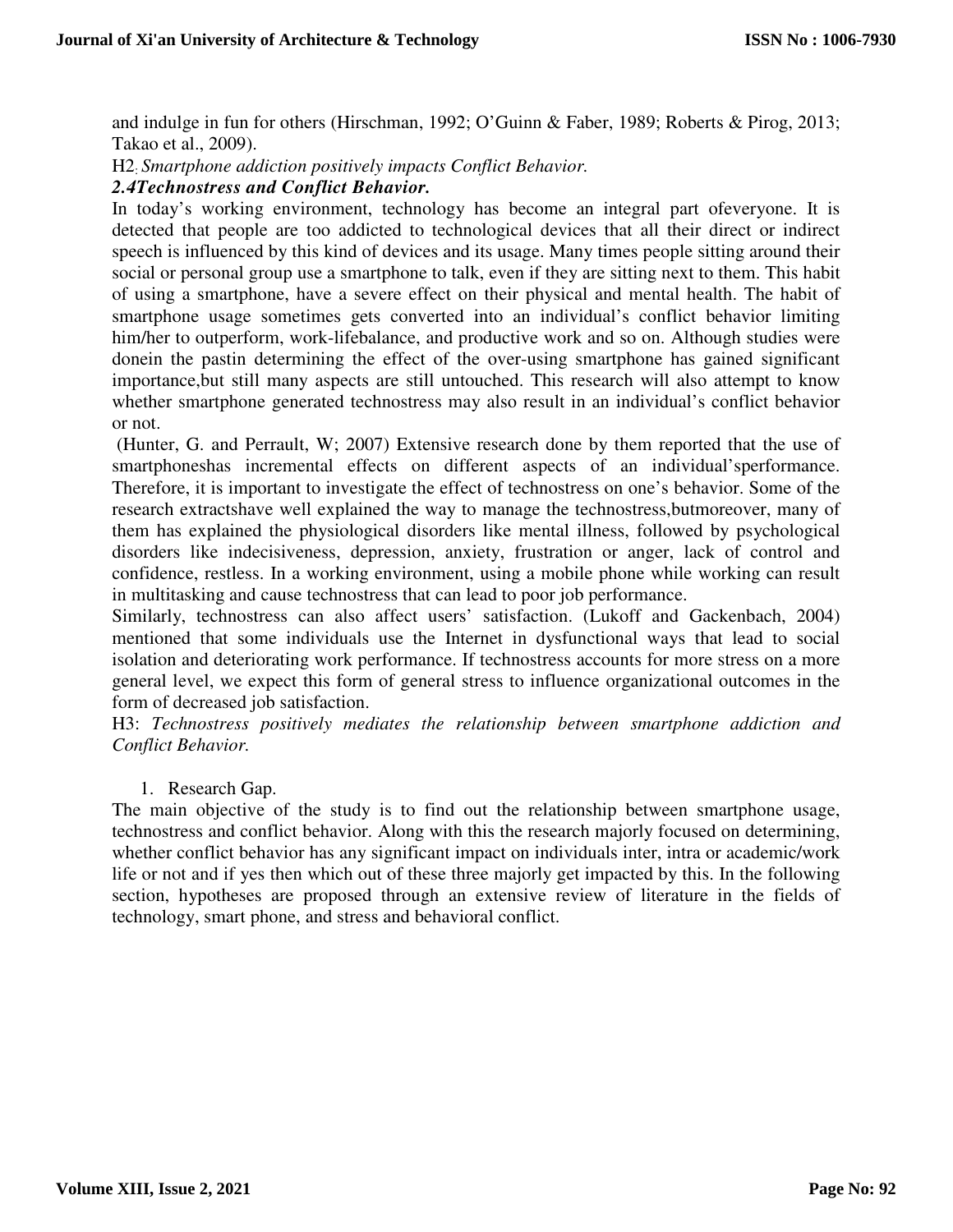# **Fig. 1: Proposed Model.**





# *Sample and Procedure*

The study employed a descriptive research design wherein; a quantitative research methodology was used to test the proposed research model. A structured questionnaire consisting of 31 questions was used to collect data through an online survey. Snowball sampling is purposely used to have respondent having strong habit of using smartphone in excess to enjoy various applications/activities of smartphone, method was used to collect data from respondents, including students, homemakers and working professionals residing in India. A hyperlink to the online questionnaire is sent to 735 respondents via email,and the respondents were also requested to forward the questionnaire to their friends, colleagues,and relatives. The data collection process was carried out from December 2017 to February 2018. A total of 325 valid responses was received indicating a response rate of 44.2per cent, which was reasonable for studies of this scale. 49.5 of the respondents were females,and 50.5 percent were males. The age of the respondents ranged between 17 years to 66 years with mean as 29.8 years and a standard deviation as 10.5 years. Out of the total sample, 36per cent were students, 31.7per centwas working professionals,and 32.3per cent were housewives. The sample is an indicator group to test the research model as smartphones are very popular among students and homemakers. Moreover, working professionals excessively use smartphones for an online shopping while at work. Furthermore, including respondents from all over the country allow for a generalization of findings to represent the overall Indian context.

### *Measurement*

The scales for all the constructs of the research model were adapted from previous studies carried out in the context of smartphoneaddictionand conflict behavior. Specifically, 12 items were used to measure smartphoneaddiction (SA) which were adapted from (Eengin Karadağet, al.); 6 items were adapted from (Yu-Kang Lee et al.,) used to measure technostress (TS). Conflict behavior (CB) was a multidimensional construct including three dimensions namely intrapersonal problems (IntraP), interpersonal problems (InterP) and academic/professional problems (APP). 9 items were adapted from (Schiein, Guerne, Stover, 1971)to measure interpersonal problems (IntraP), intra personal problem (InterP) and academic/professional problems (APP). The adapted measurement items for this construct, wherein three items were used to measure IntraP, four items for InterP and three items were used to measure the APP. Each item was measured using a 5 point Likert scale ranging from 1 (strongly disagree) to 5 (strongly agree). Apart from these items, three demographic questions (age, gender,and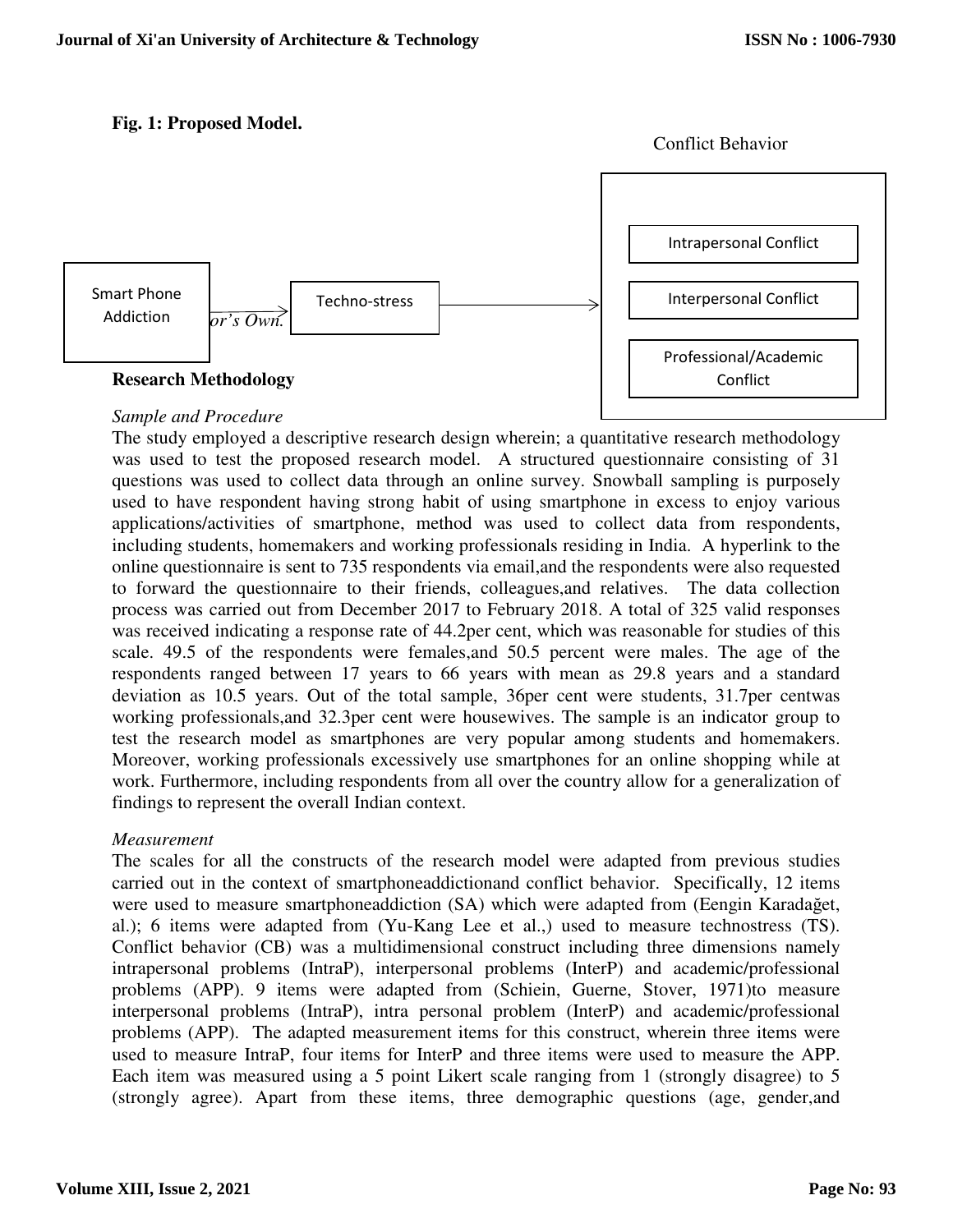profession) are also included in the questionnaire. Age was measured in years, whereas gender and profession were measured using a nominal scale.

The questionnaire was developed and administered in the English language and was checked for content validity by experts from a University. Before administering the questionnaire to actual respondents, pilot testing is done with 30 randomly chosen subjects in November 2017. Based on the pilottest results, fewer items are deleted,anda few items are modified in the questionnaire.

### **Analysis of Data and Findings.**

#### *Descriptive Analysis*

The descriptive statistics for each construct in the proposed research model is sufficient evidence to support univariate normality of all the items as all values of skewness are below their cutoff point 3,and all kurtosis values are less than 8 (West et al., 1995; Kline, 2011). Moreover, except for a few items (SA3, SA4, SA6, SA7, SA9, SA11, SA12), the critical ratios for both skewness and kurtosis for all items were found to be within the recommended limits of -2 and +2 (Kline, 2011) which indicate support for multivariate normality in the data. However, these items are dropped from further analysis because of their low factor loadings.

#### *Structural Equation Modeling (SEM)*

The structural equation modeling (SEM) technique is employed in the study to test the relationships between the constructs within the proposed model. The two-stage SEM approach (Anderson and Gerbing, 1988; Schumacker and Lomax, 2010) was used, beginning with the measurement model for testing the reliability and validity of the instrument and then estimating the structural model.

#### **Measurement Model**

#### *Model Fitness*

The measurement model was examined to test the model fitness and to establish the reliability and validity of the model constructs. For testing the model fitness, firstly the confirmatory factor analysis (CFA) was conducted with the first order model on smartphone addiction and technostress. The main fit indices, including CMIN/DF, GFI, AGFI, CFI, NFI, RMR,and RMSEA were tested to evaluate the model fitness. As can be noticed from Table 1, all the indices could not reach their recommended threshold values in the initial first order CFA model. Therefore, certain reassessments are doneto increase model fitness (Bagozzi and Yi, 1988; Anderson and Gerbing, 1988). To ensure the indicator reliability, the items (SA3, SA4, SA12, TS3, InterP1) having standardized regression weights (factor loadings) less than 0.4 were dropped (Henseler et al., 2009). Apart from this, result extracted from modification indices, it was observed that SA7, and TS1 had higher unacceptable values.Hence, these items were also removed from the model. Besides, by inspecting standardized residual covariance, SA9 and SA11 were found to have higher values than their recommended threshold level of  $\pm 2$ . 58 (Anderson,Tatham, & Black, 1995). Therefore, these two items are also removed.

After these modifications, the first order CFA model is tested again,and the model fitness was improved significantly, as expected. Even though the value of chi-square  $(X^2 = 391.3, DF = 122,$  $P = 0.000$ ) was still significant, the remaining fit indices of the modified first order measurement model were found to be within their recommended values (table 1).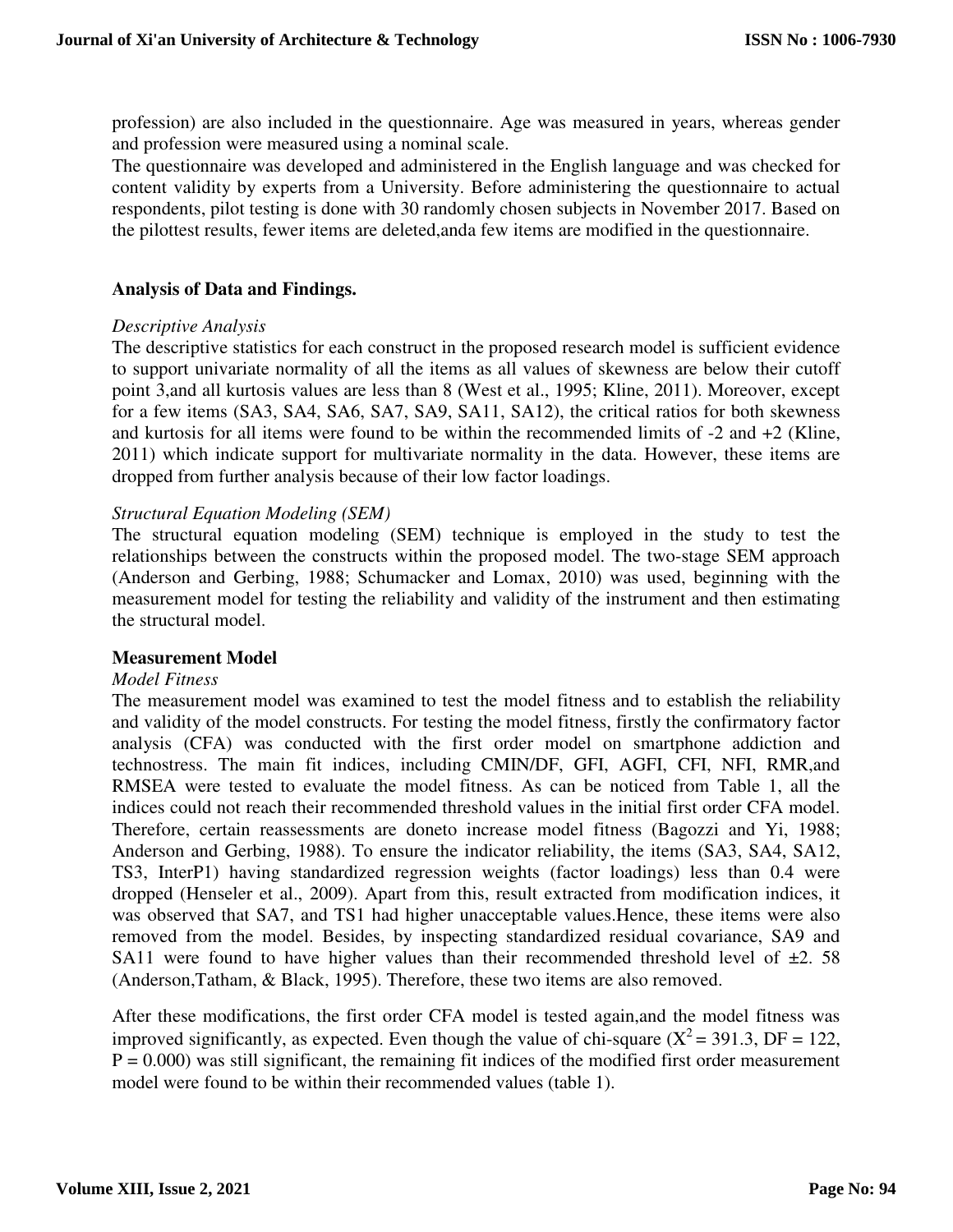Once the first order CFA model was found to be fit, the second order CFA model was tested by hypothesizing conflict behavior (CB) as a higher order construct based on the three lower order constructs: IntraP, InterP,and APP. All the factor loadings were found to be greater than 0.7 which indicated that CB loaded well on its three constructs. As seen in table 3, the fit indices (except chi-square) of the second order model were found to be within their threshold values, indicating the adequate goodness of fit to the data.

| <b>Fit Index</b>      | <b>Recommended</b> | <b>Initial</b><br><b>First</b> | <b>Modified</b><br>First | Second Order |
|-----------------------|--------------------|--------------------------------|--------------------------|--------------|
|                       | <b>Value</b>       | <b>Order</b>                   | Order                    | <b>Model</b> |
|                       |                    | <b>Measurement</b>             | <b>Measurement</b>       |              |
|                       |                    | <b>Model</b>                   | <b>Model</b>             |              |
| $X^2$                 | NS at $p<0.05$     | 2691.75                        | 391.3                    | 406.55       |
| $\delta f$            | N/A                | 340                            | 122                      | 126          |
| $X^2/df$              | $<$ 5              | 7.917                          | 3.207                    | 3.227        |
| Goodness of Fit Index | >0.90              | 0.643                          | 0.903                    | 0.901        |
| (GFI)                 |                    |                                |                          |              |
| Adjusted Goodness of  | >0.80              | 0.574                          | 0.841                    | 0.839        |
| Fit Index (AGFI)      |                    |                                |                          |              |
| Fit<br>Comparative    | >0.90              | 0.778                          | 0.960                    | 0.959        |
| Index (CFI)           |                    |                                |                          |              |
| Normed Fit<br>Index   | >0.90              | 0.754                          | 0.944                    | 0.942        |
| (NFI)                 |                    |                                |                          |              |
| Root Mean Square      | < 0.10             | 0.187                          | 0.065                    | 0.068        |
| Residuals (RMR)       |                    |                                |                          |              |
| Root Mean Square      | < 0.08             | 0.146                          | 0.073                    | 0.075        |
| Error<br>of           |                    |                                |                          |              |
| Approximation         |                    |                                |                          |              |
| (RMSEA)               |                    |                                |                          |              |

**Table 1: Measurement Model** 

*Items from SA (i.e. SA3, SA4, SA7 and SA12), two items from TS (i.e.TS1, and TS3) and one item from Interpersonal Problems (i.e. InterP1) are dropped because of low loading factor.* 

# *Reliability and Validity*

As shown in table 2, all the constructs exhibited adequate levels of reliability with Cronbach's alpha coefficients (Nunnally, 1978) and composite reliabilities (Hair et al., 2010) greater than the cutoff point of 0.7. Also, the AVE values of all the constructs were greater than their threshold value of 0.5 (Hair et al., 2010) and all AVE values were less than the corresponding CR values indicating sufficient convergent validity (table 1). Also, as reported in table 3, all the correlation estimates between the constructs were found to be less than the maximum level of 0.85 (Kline, 2005) and all the constructs had  $\sqrt{AVE}$  greater than their inter-correlation estimates with other corresponding constructs. These resultsprovided sufficient evidence to support the discriminant validity of the model constructs.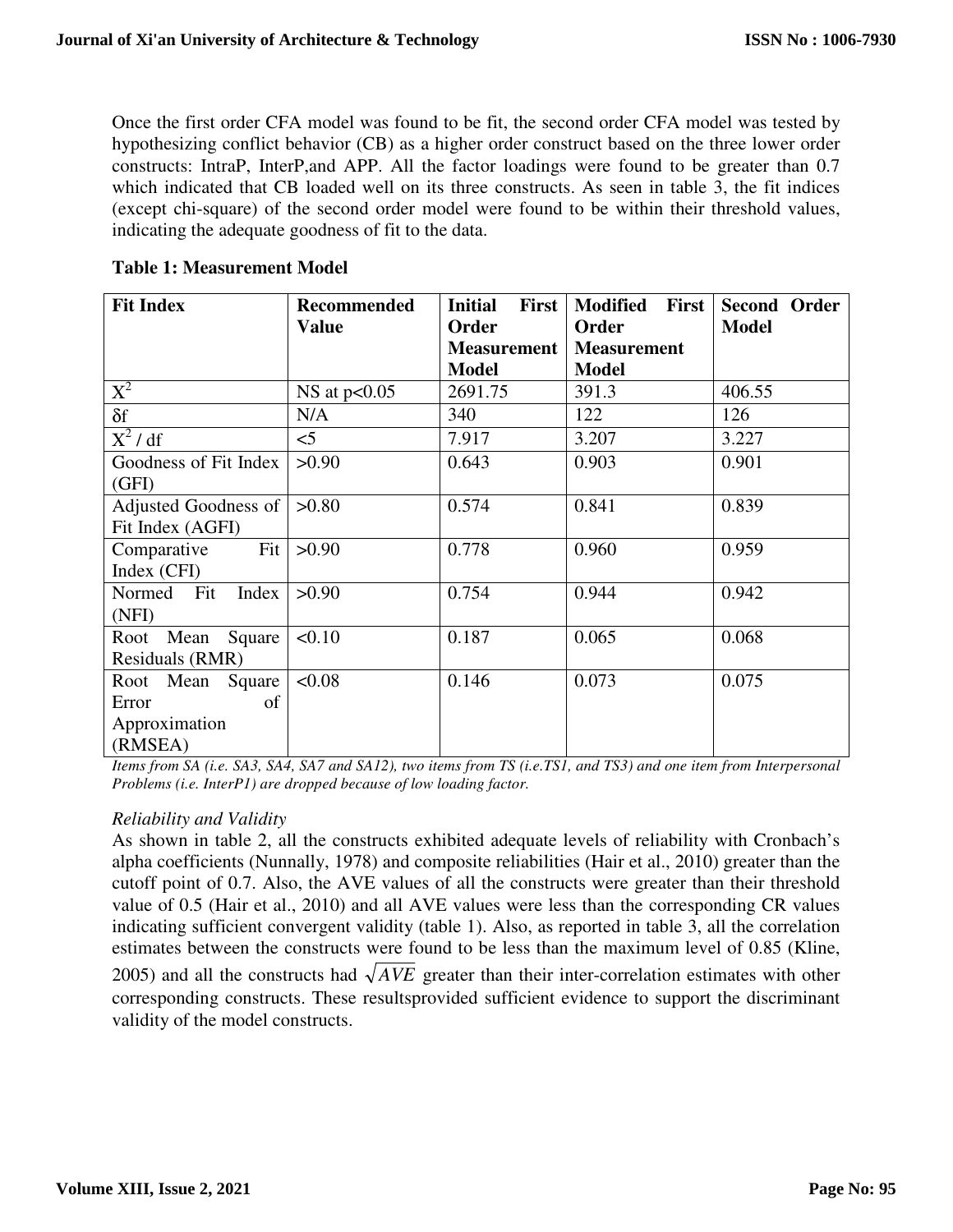| <b>Construct</b>                        | Cronbach's<br>alpha | Composite<br><b>Reliability (CR)</b> | <b>Variance</b><br>Average<br><b>Extracted (AVE)</b> |  |
|-----------------------------------------|---------------------|--------------------------------------|------------------------------------------------------|--|
| Smartphone Addiction (SA)               | 0.935               | 0.862                                | 0.724                                                |  |
| Technostress (TS)                       | 0.956               | 0.803                                | 0.754                                                |  |
| Problems<br>Intrapersonal<br>(IntroP)   | 0.812               | 0.788                                | 0.702                                                |  |
| Problems<br>Interpersonal<br>(InterP)   | 0.820               | 0.769                                | 0.627                                                |  |
| Academic/Professional<br>Problems (APP) | 0.875               | 0.768                                | 0.660                                                |  |

# **Table 2: Reliability and Convergent Validity**

# **Table 3: Discriminant Validity**

|               | <b>SA</b> | <b>TS</b> | <b>IntraP</b> | <b>InterP</b> | APP   |
|---------------|-----------|-----------|---------------|---------------|-------|
| <b>SA</b>     | 0.851     |           |               |               |       |
| <b>TS</b>     | 0.524     | 0.868     |               |               |       |
| <b>IntraP</b> | 0.608     | 0.607     | 0.839         |               |       |
| <b>InterP</b> | 0.551     | 0.659     | 0.742         | 0.791         |       |
| APP           | 0.607     | 0.604     | 0.791         | 0.723         | 0.813 |

*Note: Factor Correlation Matrix with squared roots of AVE on the diagonal* 

### *Structural Model*

After achieving satisfactory results of the measurement model, the constructs were used to examine the structural model for testing the hypothesized relationships. The fit indices of the structural model were found to be as follows:  $X^2$  / df = 3.227, GFI = 0.989, AGFI = 0.839, CFI = 0.959, NFI =  $0.942$ , RMR =  $0.068$ , and RMSEA =  $0.073$ . The fit indices indicated that the structural model has the adequate goodness of fit to the data.

The results of the path coefficients (see fig. 2) Indicated that all the hypotheses are supported. Particularly, technostress was found to be significantly affected by smartphone addiction ( $\beta$  = 0.524, C.R = 9.808,  $p<0.001$ ) and conflict behavior was found to be significantly affected by technostress ( $\beta$  = 0.470, C.R = 9.040, p<0.001). Conflict behavior was also significantly influenced by smartphoneaddiction (β = 0.415, C.R = 7.583, p<0.01), thereby indicating that technostress partially mediates the relationship between smartphoneaddiction and conflict behavior. Therefore, all the hypotheses H1, H2,and H3 is supported. Moreover, the  $R^2$  values indicated that smartphoneaddiction explained 27.5per cent variation in technostress and both smartphoneaddiction and technostress explained 59.7per cent variation in conflict behavior. Also, the  $R^2$  values for IntraP, InterP, and APP were found to be 87per cent, 80per cent, and 73per cent, which reflected a good contribution of all three constructs in conflict behavior.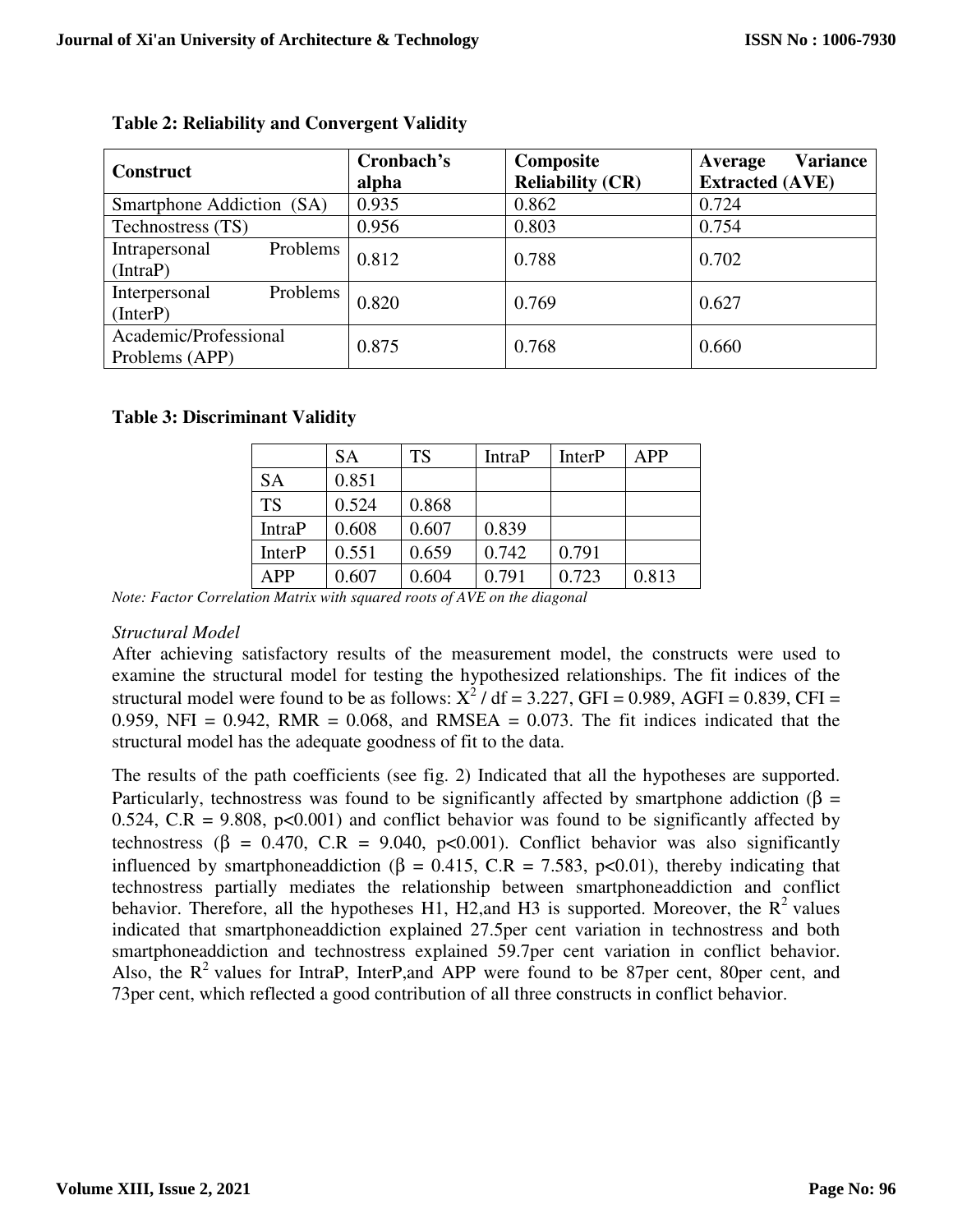

**Fig. 2: Structural Model Results.** 

The model is also examined for analyzing the direct effects, indirect effects and total effects between the constructs. Table 4 indicates that the total effect of SA on CB is 0.661 out of which the direct effect is 0.415 and the indirect effect is 0.246. The indirect effect of mediating is attributed of TS in the relationship between SA and CB. Since the indirect effect is lesser than the direct effect of SA on CB, we can interpret that TS weakly mediates the relationship between SA and CB. Also, the direct effect of SA on TS is more than the direct effect of SA on CB.

Further, the indirect effect of SA on IntraP (0.616) is noticed to be more than that on InterP (0.591) and APP (0.564). Similarly, the indirect effect of TS on IntraP (0.438) is more than that on InterP (0.420) and APP (0.401). The results of study indicates smartphone addiction has significant impacted on intrapersoanl problems of an individual then inter/academic problems.

| Path                 | <b>Total</b>  | <b>Direct</b> | <b>Indirect</b> |
|----------------------|---------------|---------------|-----------------|
|                      | <b>Effect</b> | <b>Effect</b> | <b>Effect</b>   |
| $SA \rightarrow TS$  | 0.524         | 0.524         | .               |
| $TS$ - $>E$ B        | 0.470         | 0.470         | .               |
| $SA \rightarrow CB$  | 0.661         | 0.415         | 0.246           |
| $SA$ ->IntraP        | 0.616         | .             | 0.616           |
| $SA$ ->InterP        | 0.591         | .             | 0.591           |
| $SA \rightarrow APP$ | 0.564         | $\cdots$      | 0.564           |
| $TS$ ->IntraP        | 0.438         | .             | 0.438           |
| $TS$ ->InterP        | 0.420         | .             | 0.420           |
| $TS$ ->APP           | 0.401         |               | 0.401           |

**Table 4: Direct, Indirect and Total Effects**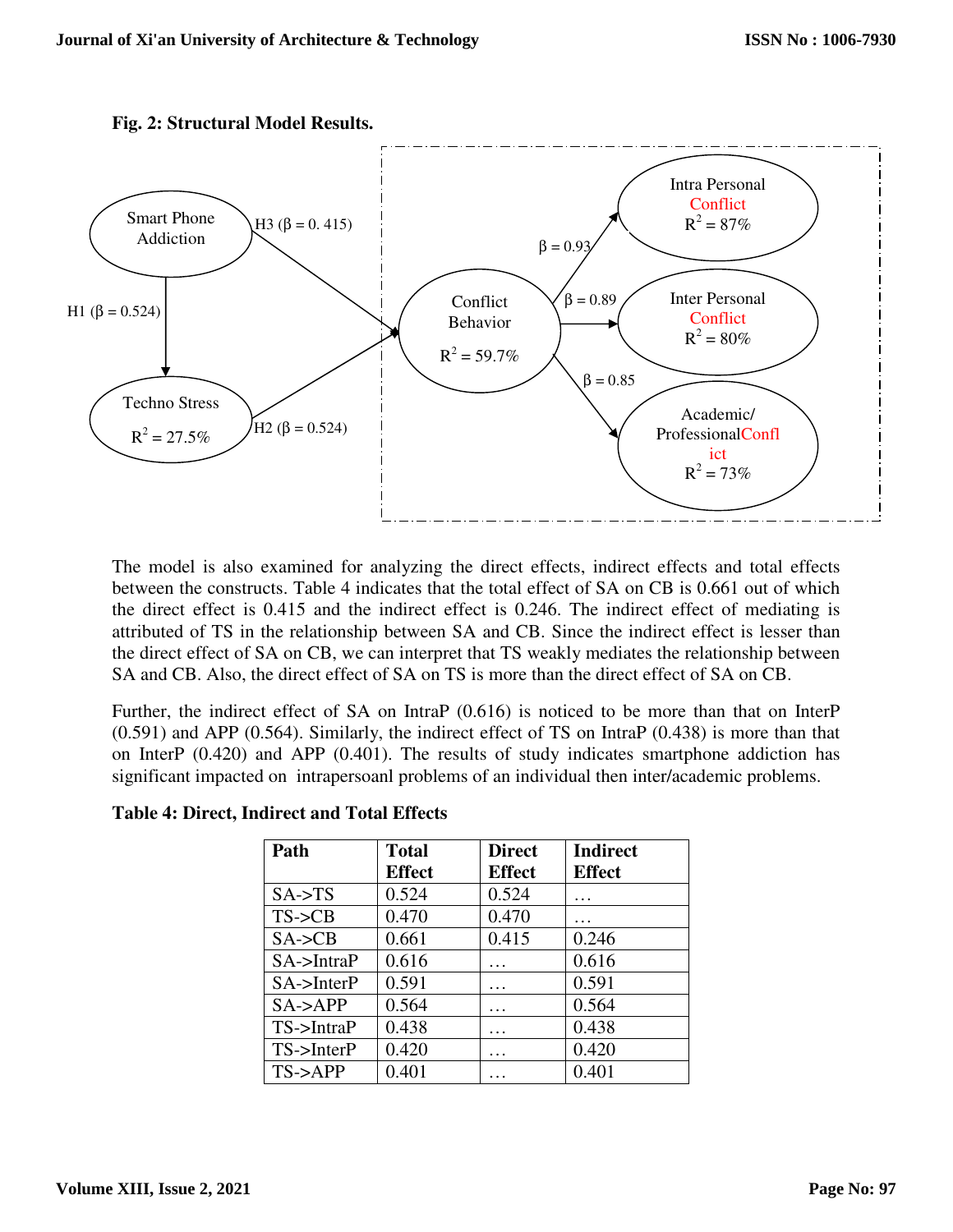## **Conclusion.**

The research purpose was to examine the relationships between smartphone addiction, technostress, and conflict behavior. The data were extracted from 325 respondents from the age group of 17 to 66 years, out of which 49.5per cent& 50.5 percent females and males respectively, representing Delhi-NCR Region. The total percentage of respondentscomprise of 36 students, 31.7 working professionals,and 32.3 homemakers. The prominent observations made in the research were: firstly, the result of research concludes that smartphone addiction is a strong predictor of technostress (Salomon, 1986; Jain & Lyons: 2008). Excessive use of smartphone leads to technostress among the users and further leads to conflict behavior.

Further, it is also observed that the smartphone has a direct impact on userconflict behavior as well (Kwon et, al. 2013; Lanaj et, at. 2014; Lin et al, 2015.). The results of the study also revealthe technostress partially mediate the relationship between smartphone addiction and individual's conflictbehavior.Secondly, on the agreeablenote, it was observed that there is a significant impact onconflict behavior on an individual's work-life (Zach W,Y; Lee et al, 2015). Further, the result also revealed that the effect of conflict behavior is more on intra-personal problems than interpersonal and academic professional performances.Taken altogether, the findings of the research indicate that smartphone addiction effects the technostress among individual's and further leads to conflict behavior, eventually smartphone addiction has a direct effect on individual's conflict behavior, whereas there is the lesser mediating effect of technostress on conflict behavior. One interesting finding of the study reveals that the conflict behavior has a strong impact on individual's intra/inter and academic performance, 87per cent,80per cent,73per cent respectively, and intra-personal issues are one of the major areas where there is the high impact of conflict behavior may lead to multiple health hazardous issues.

### **Research Contribution and Implications.**

This research significantly contributes to the various theoretical aspects of the study on smartphone usage and its repercussions on users mental and health-related issues. In the past several types of researchwere done either to instigate the effect of smartphone addiction oncreating technostress or to determine whether smartphone addiction leads to conflict behavior or not. This research outstands with the past in a way it's not only tried to determine whether there is any significant relationship exists between smartphone addiction, technostress and conflict behavior forming a triangularrelationship, but also tried to determine the direct and indirect effect of Smartphone on conflict behavior. Secondly,we also tried to investigate if this triangular relationship exists, then whether technostress mediates the effect between smartphone addiction and conflict behavior or not, if yes then at what intensity it mediates between smartphone addiction and conflict behavior. Though few studies conducted in the past found the effect of smartphone usage on individual performances, (Hunter, G. & Perrault, W; 2007) reportedly said that there is the incremental effect of smartphone addiction on conflict behavior tampering different aspect of the performances, but fails to mention the variety of performances. On the otherhand,this research not only showed a significant relationship between smartphone addiction and conflictbehavior, but also mentioned the outcome effect of conflict behavior on performance indicators like inter/intra-personal, and academic professional performances. Out of these three variables,intrapersonal issues are strongly impacted by conflict behavior.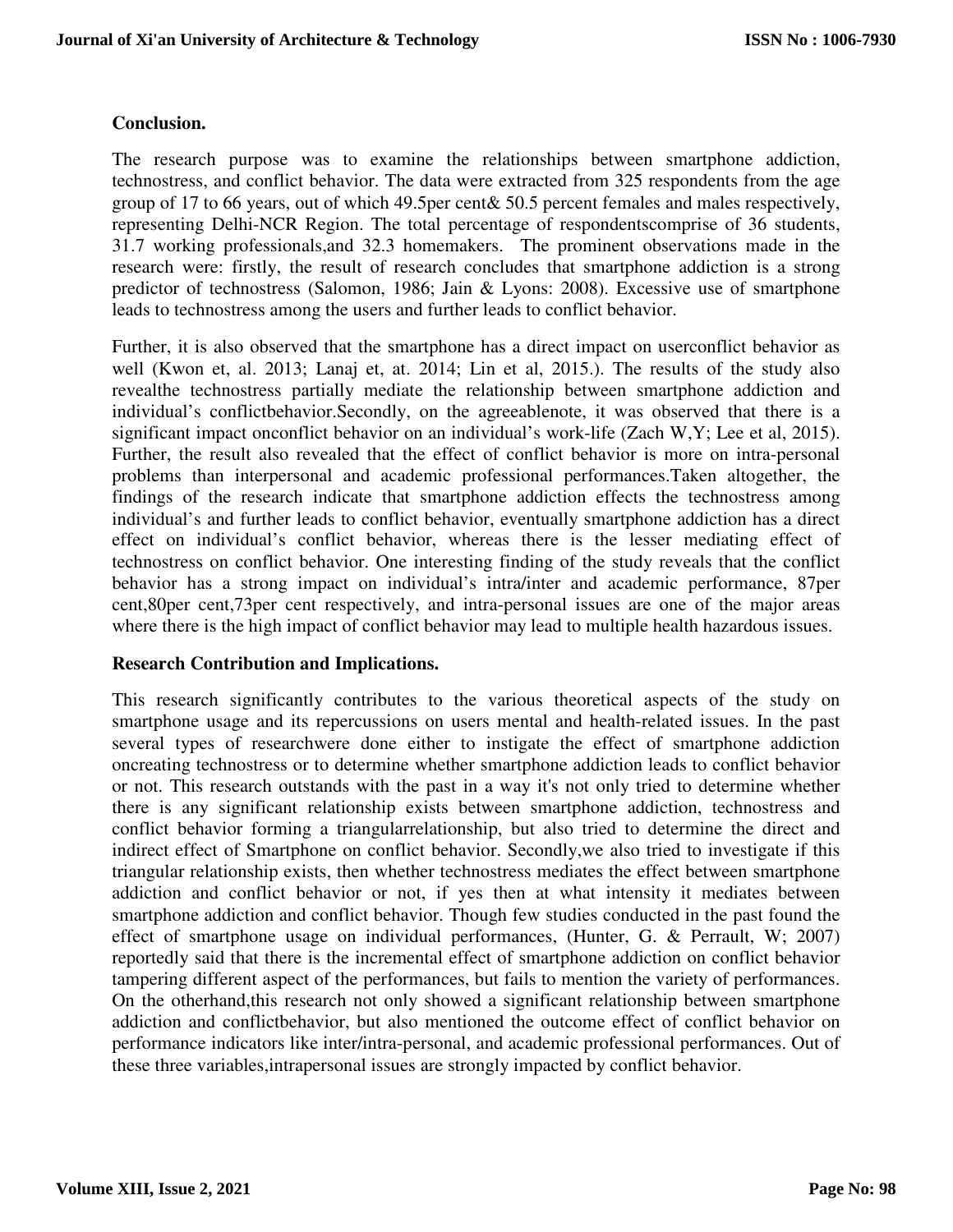# *Practical implications:*

- Device a promotional strategy where they can educate the users about the right usage of cell phones on right proportions.
- Their strategic team can work on the different aspects of cell phone features enabling users to limit the usage of phone.

## *Social implications:*

Organization can also consider few suggestions like:

- HR Managers candesignvarious OD Interventions for employees where some indoor or outdoor recreational activities can help employees to manage their intra-personal issues.
- Philanthropist/ Counselors can conduct some health checkup camps or workshops for Youngsters and oldies to balance their intra-personal problems.
- Society can organize some sports event where they can orient young camps towards traditional indoor and outdoor games which India use to have in olden days, engaging people physically and keeping them away from cell phone usage.

**Acknowledgement:**The authors wish to acknowledge Symbiosis Centre for Management Studies, NOIDA.

**Conflict of Interest:**No such conflict exists among the authors. **Funding**: Not Required **Ethical approval**: Not applicable

### **References:**

Arnetz, B. B., & Wiholm, C. (1997) Technological stress: Psychophysiological symptoms in modern offices. Journal of psychosomatic research, 43 (1), 35-42.

Ayyagari, R., Grover, V., & Purvis, R. (2011)Technostress: technological antecedents and implications. MIS Quarterly, 35 (4), 831-858.

Bianchi, A., & Phillips, J. G. (2005) Psychological predictors of problem mobile phone use. CyberPsychology & Behavior, 8 (1), 39-51.

Billieux, J. (2012) Problematic use of the mobile phone: a literature review and a pathway model. *Current Psychiatry Reviews*, *8* (4), 299-307.

Brod, C. (1984) Technostress: The human cost of the computer revolution. Addison Wesley Publishing Company.

Brown, R. I. F. (1997) A theoretical model of the behavioral addictions–applied to offending. Addicted to crime, 13-65.

Choi, Y. Y., &SEO, Y. S. (2015) The relationship between insecure adult attachment and smartphone addiction: the mediation effect of impulsiveness moderated by social support. Korean J Psychol Couns Psychother, 27(3), 749e72. http://dx.doi.org/10.23844/kjcp.2015.08.27.3.749

Chóliz, M. (2012) Mobile-phone addiction in adolescence: the test of mobile phone dependence (TMD). Progress in Health Sciences, 2 (1), 33-45.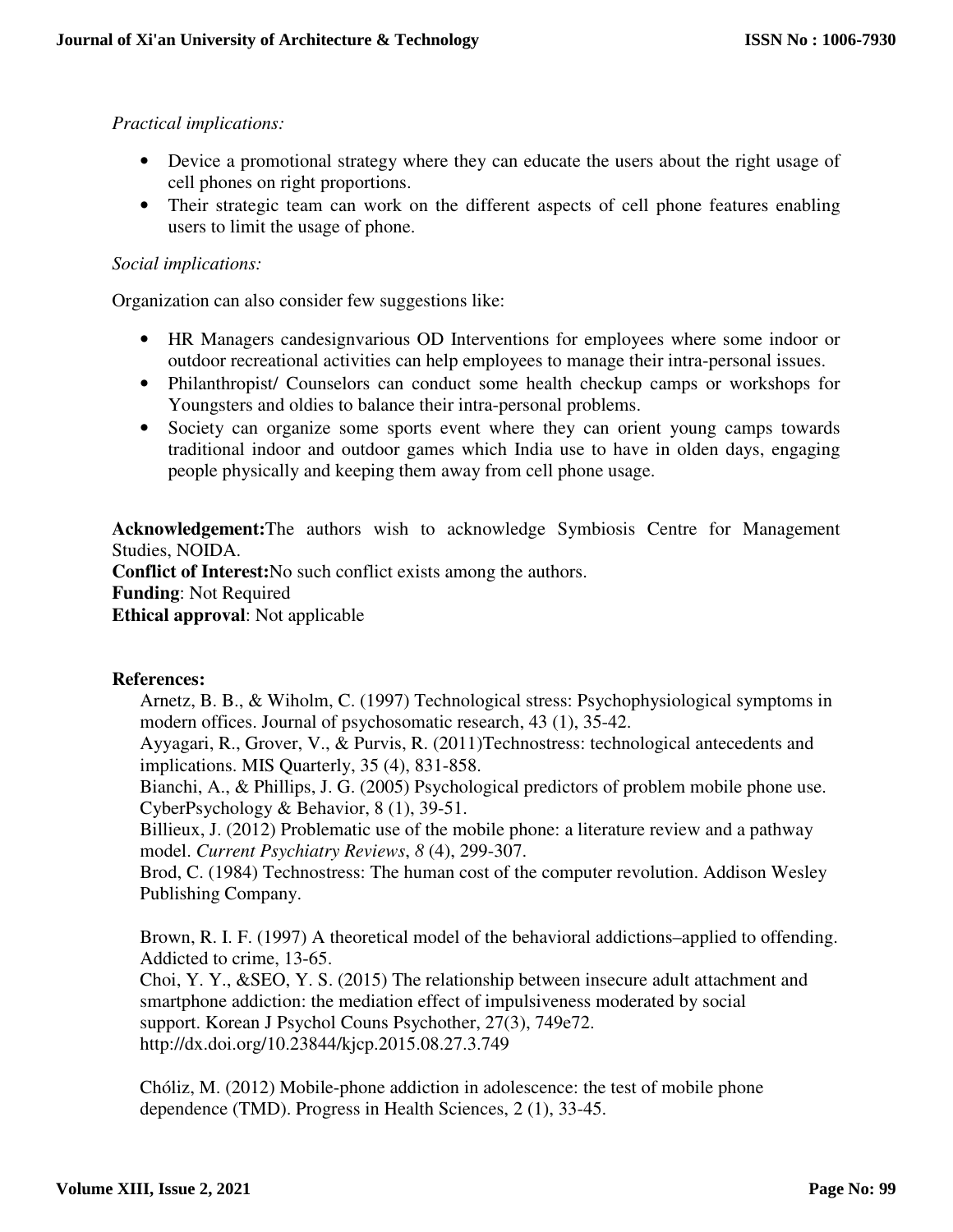Demirci, K., Akgönül, M., & Akpinar, A. (2015) Relationship of smartphone use severity with sleep quality, depression, and anxiety in university students. Journal of behavioral addictions, 4 (2), 85-92.

Figueiredo, J. R. (1994)An evaluation of People's Attitudes toward Technostress and Techniques on How to Overcome It".

Flores, P. J. (2004) *Addiction as an attachment disorder*. Jason Aronson.

Griffiths, M. (1999) Internet addiction: fact or fiction?. The Psychologist.

Hirschman, E. C. (1992)The consciousness of addiction: Toward a general theory of conflict consumption. Journal of Consumer Research, 19 (2), 155-179.

http://dx.doi.org/ 10.1080/16066350701350247.

Hunter, G. K., & Perreault Jr, W. D. (2007) Making sales technology effective. Journal of Marketing, 71 (1), 16-34.

Janković, B., Nikolić, M., Vukonjanski, J., & Terek, E. (2016) The impact of Facebook and smartphone usage on the leisure activities and college adjustment of students in Serbia. Computers in Human Behavior, 55, 354-363.

Jenaro, C., Flores, N., Gómez-Vela, M., González-Gil, F., & Caballo, C. (2007) Problematic internet and cell phone use: Psychological, behavioral, and health correlates. Addiction research & theory, 15 (3), 309-320.

Kim, H. (2013) Exercise rehabilitation for smartphone addiction. *Journal of exercise rehabilitation*, *9* (6), 500.

Kuo, L. H., Chen, L. M., Yang, H. J., Yang, H. H., Yu, J. C., & Hu, W. C. (2009, May) Assessing mobile technostress. In WSEAS International Conference. Proceedings. Mathematics and Computers in Science and Engineering (No. 8). World Scientific and Engineering Academy and Society.

Kwon, M., Kim, D. J., Chou, H., & Yang, S. (2013) The smartphone addiction scale: development and validation of a short version for adolescents. *Plus one*, *8* (12), e83558.

Kwon, M., Lee, J. Y., Won, W. Y., Park, J. W., Min, J. A., Hahn, C.,...& Kim, D. J. (2013) Development and validation of a smartphone addiction scale (SAS). Plus one, 8 (2), e56936.

Lin, Y. H., Chang, L. R., Lee, Y. H., Tseng, H. W., Kuo, T. B., & Chen, S. H. (2014) Development and validation of the Smartphone Addiction Inventory (SPAI). Plus one, 9 (6), e98312.

Lee, Y. S. (2006) Biological model and pharmacotherapy in internet addiction. Journal of the Korean medical association, 49 (3), 209-214.

Miller-Ott, A. E., Kelly, L., & Duran, R. L. (2012) The effects of cell phone usage rules on satisfaction in romantic relationships. Communication Quarterly, 60 (1), 17-34.

Misra, S., & Stokols, D. (2012) A typology of people-environment relationships in the Digital Age. Technology in Society, 34 (4), 311-325.

Mok, J. Y., Choi, S. W., Kim, D. J., Choi, J. S., Lee, J., Ahn, H., ... & Song, W. Y. (2014) Latent class analysis on the internet and smartphone addiction in college students. Neuropsychiatric disease and treatment, 10, 817.

Nalwa, K., & Anand, A. P. (2003) Internet addiction in students: A cause of concern. *Cyberpsychology &Behavior*, *6* (6), 653-656.

Oulasvirta, A., Rattenbury, T., Ma, L., & Raita, E. (2012) Habits make smartphone use more